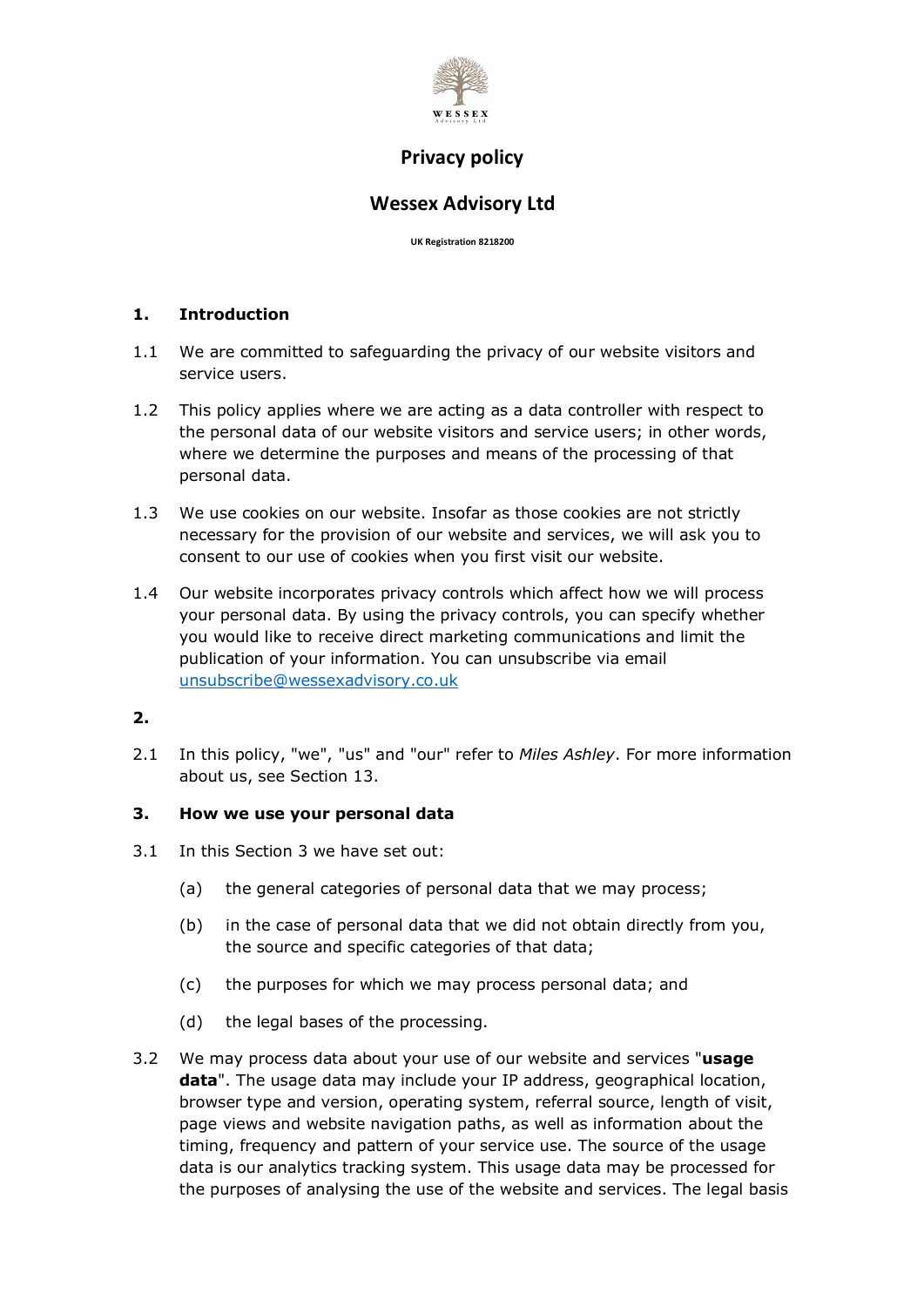

### **Wessex Advisory Ltd**

**UK Registration 8218200**

for this processing is consent OR our legitimate interests, namely monitoring and improving our website and services.

- 3.3 We may process your account data ("**account data**"). The account data may include your name and email address. The source of the account data is you or your employer. The account data may be processed for the purposes of operating our website, providing our services, ensuring the security of our website and services, maintaining back-ups of our databases and communicating with you. The legal basis for this processing is consent OR our legitimate interests, namely the proper administration of our website and business OR the performance of a contract between you and us and/or taking steps, at your request, to enter into such a contract.
- 3.4 We may process your information included in your personal profile on our website ("**profile data**"). The profile data may include your name, address, telephone number, email address, profile pictures, gender, relationship status, interests and hobbies, educational details and employment details. The profile data may be processed for the purposes of enabling and monitoring your use of our website and services. The legal basis for this processing is consent OR our legitimate interests, namely the proper administration of our website and business OR the performance of a contract between you and us and/or taking steps, at you request, to enter into such a contract.
- 3.5 We may process your personal data that are provided in the course of the use of our services ("**service data**"). The service data may include name, address, telephone number, email address, profile pictures, gender, relationship status, interests and hobbies, educational details and employment details. The source of the service data is you or your employer. The service data may be processed for the purposes of operating our website, providing our services, ensuring the security of our website and services, maintaining back-ups of our databases and communicating with you. The legal basis for this processing is consent OR our legitimate interests, namely the proper administration of our website and business OR the performance of a contract between you and us and/or taking steps, at your request, to enter into such a contract.
- 3.6 We may process information that you post for publication on our website or through our services ("**publication data**"). The publication data may be processed for the purposes of enabling such publication and administering our website and services. The legal basis for this processing is consent OR our legitimate interests, namely the proper administration of our website and business OR the performance of a contract between you and us and/or taking steps, at your request, to enter into such a contract.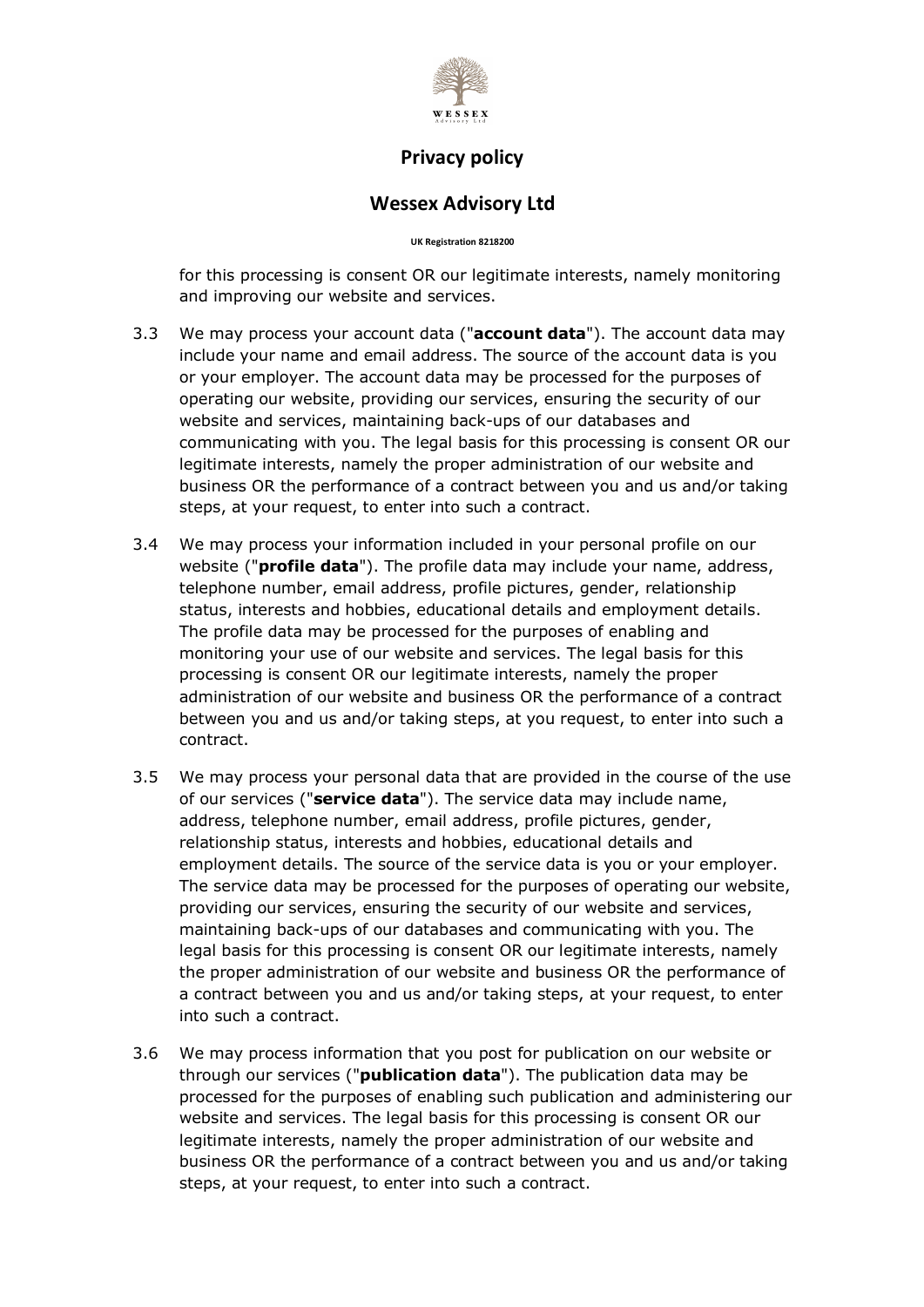

### **Wessex Advisory Ltd**

**UK Registration 8218200**

- 3.7 We may process information contained in any enquiry you submit to us regarding goods and/or services ("**enquiry data**"). The enquiry data may be processed for the purposes of offering, marketing and selling relevant goods and/or services to you. The legal basis for this processing is consent.
- 3.8 We may process information relating to our customer relationships, including customer contact information ("**customer relationship data**"). The customer relationship data may include your name, your employer, your job title or role, your contact details, and information contained in communications between us and you or your employer. The source of the customer relationship data is you or your employer. The customer relationship data may be processed for the purposes of managing our relationships with customers, communicating with customers, keeping records of those communications and promoting our products and services to customers. The legal basis for this processing is consent OR our legitimate interests, namely the proper management of our customer relationships.
- 3.9 We may process information relating to transactions, including purchases of goods and services, that you enter into with us and/or through our website ("**transaction data**"). The transaction data may include your contact details, your card details and the transaction details. The transaction data may be processed for the purpose of supplying the purchased goods and services and keeping proper records of those transactions. The legal basis for this processing is the performance of a contract between you and us and/or taking steps, at your request, to enter into such a contract and our legitimate interests, namely the proper administration of our website and business.
- 3.10 We may process information that you provide to us for the purpose of subscribing to our email notifications and/or newsletters ("**notification data**"). The notification data may be processed for the purposes of sending you the relevant notifications and/or newsletters. The legal basis for this processing is consent OR the performance of a contract between you and us and/or taking steps, at your request, to enter into such a contract.
- 3.11 We may process information contained in or relating to any communication that you send to us ("**correspondence data**"). The correspondence data may include the communication content and metadata associated with the communication. Our website will generate the metadata associated with communications made using the website contact forms. The correspondence data may be processed for the purposes of communicating with you and record-keeping. The legal basis for this processing is our legitimate interests, namely the proper administration of our website and business and communications with users.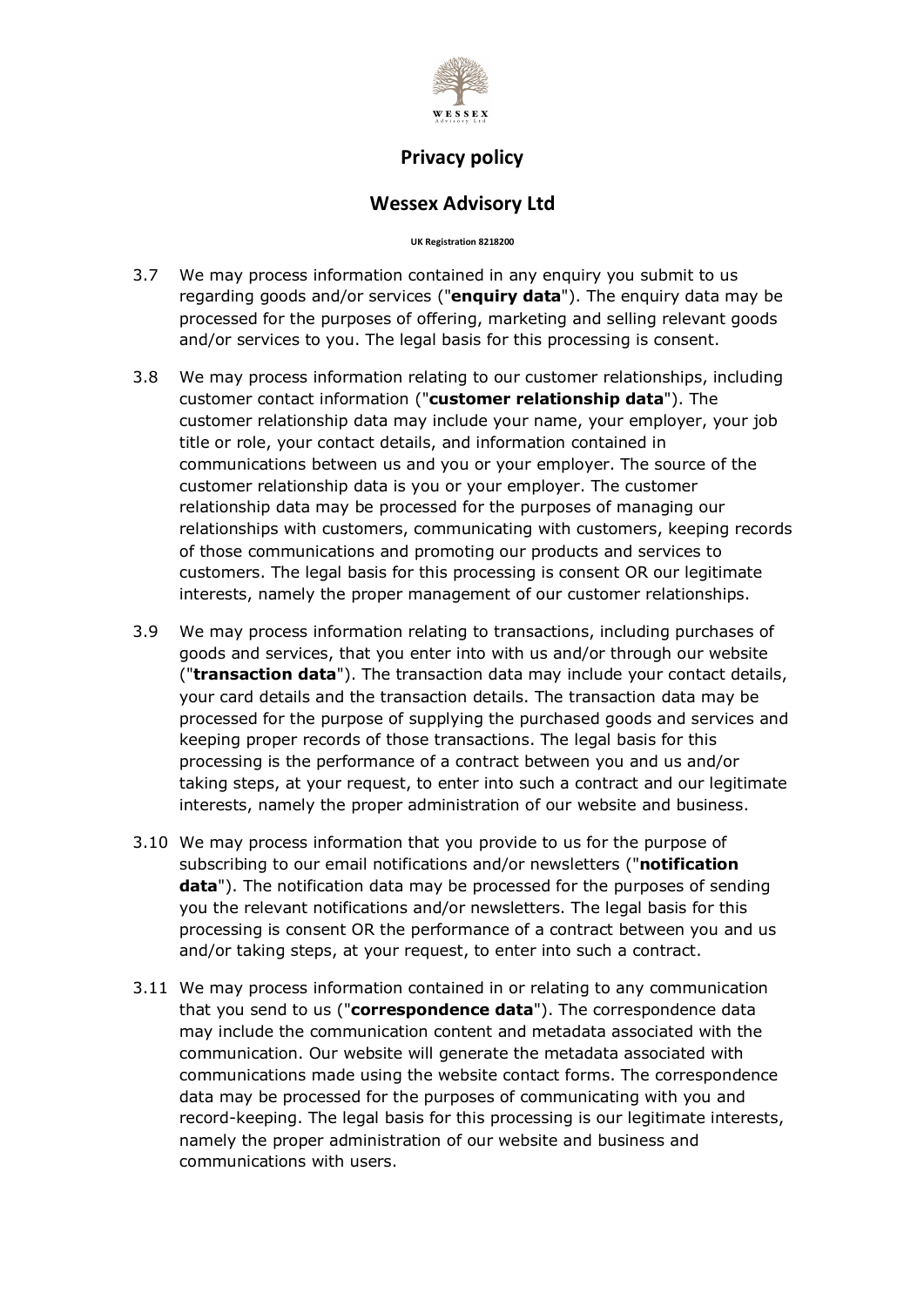

### **Wessex Advisory Ltd**

**UK Registration 8218200**

- 3.12 We may process other data provided to us in the course of undertaking our services to you. This data may include information about your clients, employees or others. The source of this data is you or your employer. This data may be processed for the execution of the services and future services provided. The legal basis for this processing is consent OR our legitimate interests, namely the performance of a contract between you and us and/or taking steps, at your request, to enter into such a contract.
- 3.13 We may process any of your personal data identified in this policy where necessary for the establishment, exercise or defence of legal claims, whether in court proceedings or in an administrative or out-of-court procedure. The legal basis for this processing is our legitimate interests, namely the protection and assertion of our legal rights, your legal rights and the legal rights of others.
- 3.14 We may process any of your personal data identified in this policy where necessary for the purposes of obtaining or maintaining insurance coverage, managing risks, or obtaining professional advice. The legal basis for this processing is our legitimate interests, namely the proper protection of our business against risks.
- 3.15 In addition to the specific purposes for which we may process your personal data set out in this Section 3, we may also process any of your personal data where such processing is necessary for compliance with a legal obligation to which we are subject, or in order to protect your vital interests or the vital interests of another natural person.
- 3.16 Please do not supply any other person's personal data to us, unless we prompt you to do so.

### **4. Providing your personal data to others**

- 4.1 We may disclose your personal data to any member of our group of companies (this means our associates, subsidiaries, our ultimate holding company and all its subsidiaries) insofar as reasonably necessary for the purposes, and on the legal bases, set out in this policy. Information about our group of companies can be found at *www.wessexadvisory.co.uk .*
- 4.2 We may disclose your personal data to our insurers and/or professional advisers insofar as reasonably necessary for the purposes of obtaining or maintaining insurance coverage, managing risks, obtaining professional advice, or the establishment, exercise or defence of legal claims, whether in court proceedings or in an administrative or out-of-court procedure.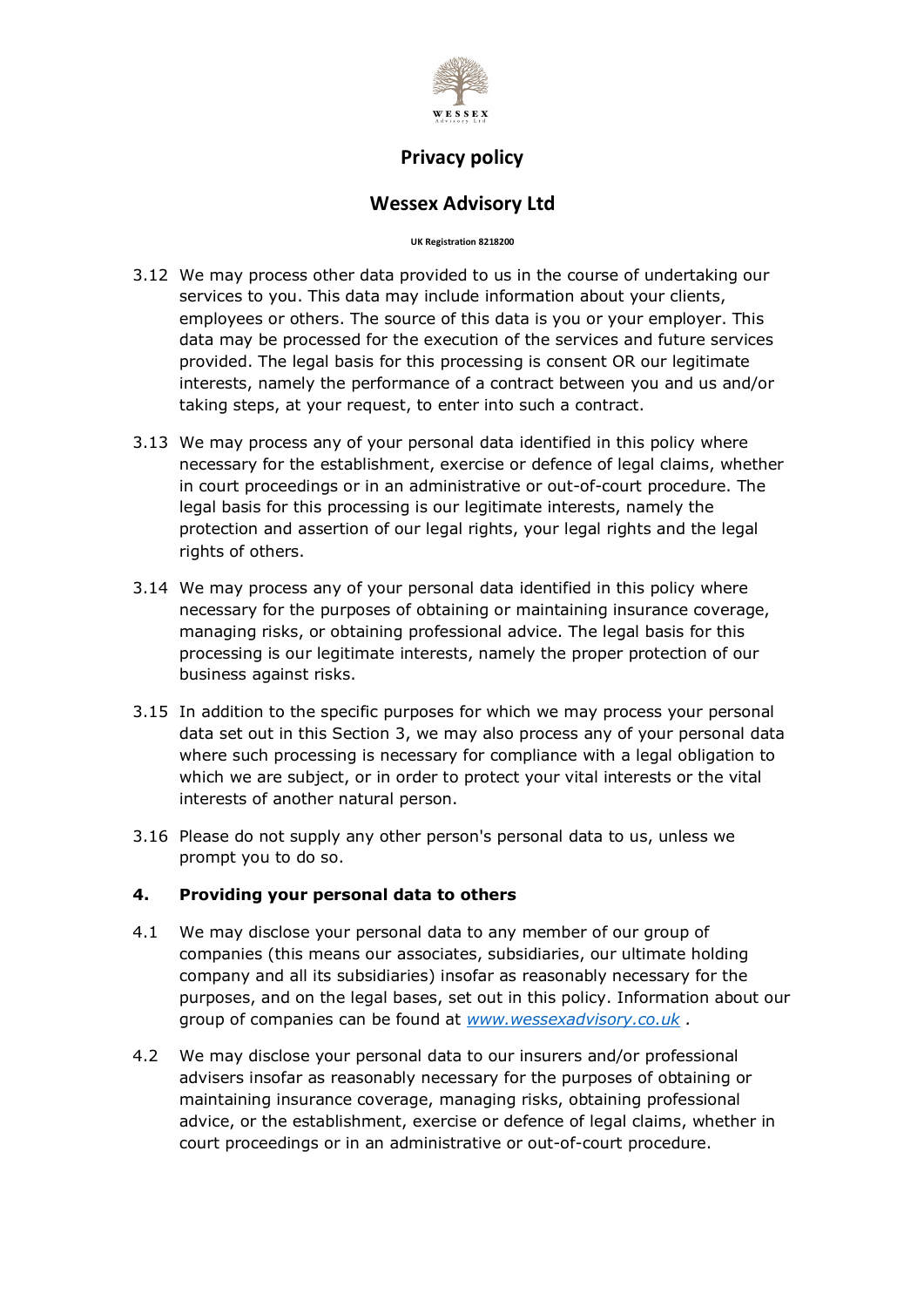

## **Wessex Advisory Ltd**

#### **UK Registration 8218200**

- 4.3 We may disclose your personal data including name, address, telephone number, email address, profile pictures, gender, relationship status, interests and hobbies, educational details and employment details to our associates, suppliers or subcontractors insofar as reasonably necessary for the pursuit of our legitimate interests, namely the proper administration of our website and business OR the performance of a contract between you and us
- 4.4 Financial transactions relating to our website and services are OR may be handled by our payment services providers, Barclays and Wix. We will share transaction data with our payment services providers only to the extent necessary for the purposes of processing your payments, refunding such payments and dealing with complaints and queries relating to such payments and refunds. You can find information about the payment services providers' privacy policies and practices at

*https://www.barclays.co.uk/important-information/privacy-policy/*

*https://www.wix.com/about/privacy*

- 4.5 We may disclose your enquiry data to one or more of those selected third party suppliers of goods and services identified on our website for the purpose of enabling them to contact you so that they can offer, market and sell to you relevant goods and/or services. Each such third party will act as a data controller in relation to the enquiry data that we supply to it; and upon contacting you, each such third party will supply to you a copy of its own privacy policy, which will govern that third party's use of your personal data.
- 4.6 In addition to the specific disclosures of personal data set out in this Section 4, we may disclose your personal data where such disclosure is necessary for compliance with a legal obligation to which we are subject, or in order to protect your vital interests or the vital interests of another natural person. We may also disclose your personal data where such disclosure is necessary for the establishment, exercise or defence of legal claims, whether in court proceedings or in an administrative or out-of-court procedure.

#### **5. International transfers of your personal data**

- 5.1 In this Section 5, we provide information about the circumstances in which your personal data may be transferred to countries outside the European Economic Area (EEA).
- 5.2 The European Commission has made an "adequacy decision" with respect to the data protection laws of each of the EEA countries. Transfers to each of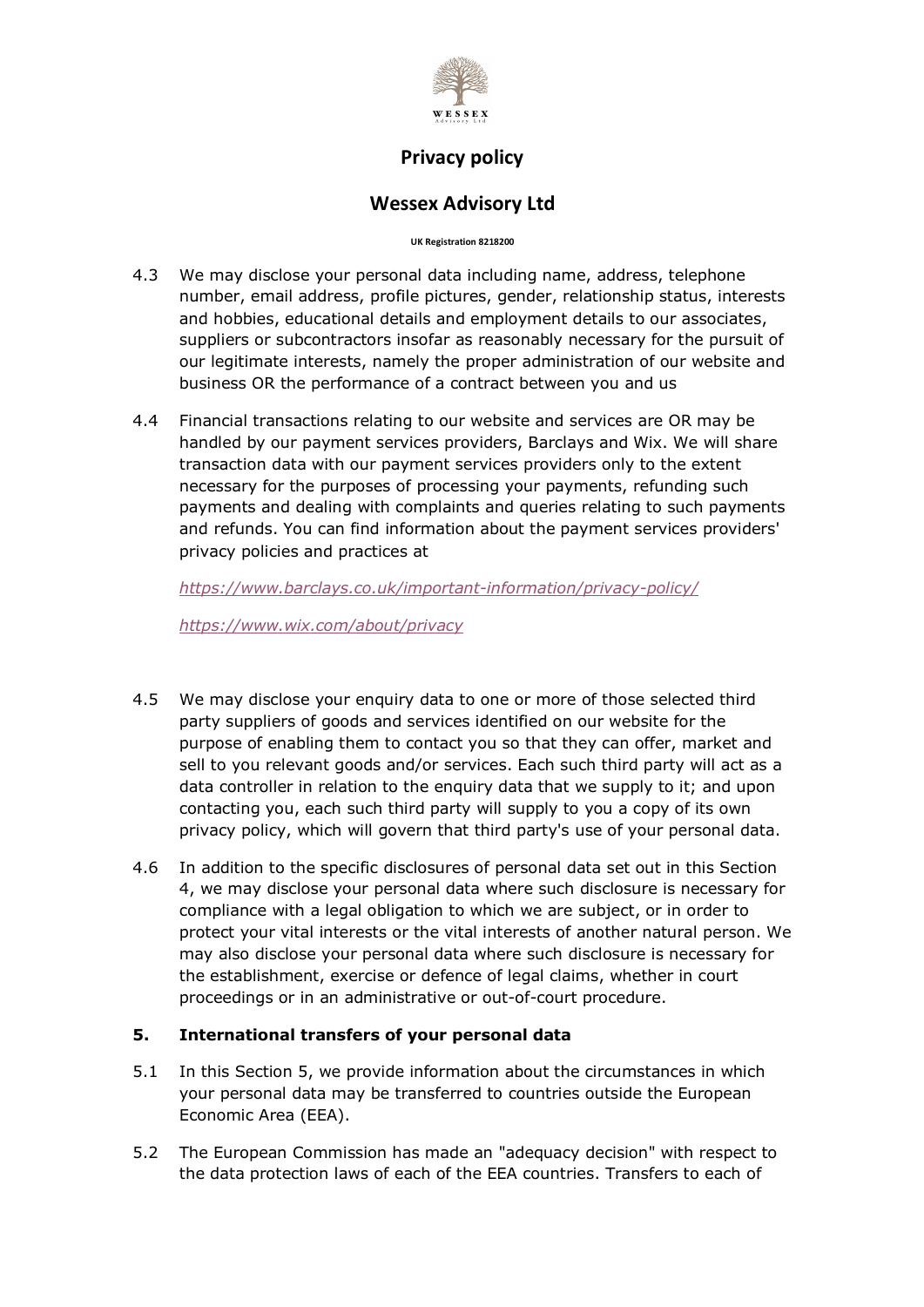

### **Wessex Advisory Ltd**

**UK Registration 8218200**

these countries will be protected by appropriate safeguards, namely the use of standard data protection clauses adopted or approved by the European Commission.

5.3 The hosting facilities for our website are controlled by Wix. The European Commission has made an "adequacy decision" with respect to the data protection laws of each of the EEA countries. Transfers to each of these countries will be in accordance with the Wix privacy policy:-

*https://www.wix.com/about/privacy*

5.5 You acknowledge that personal data that you submit for publication through our website or services may be available, via the internet, around the world. We cannot prevent the use (or misuse) of such personal data by others.

### **6. Retaining and deleting personal data**

- 6.1 This Section 6 sets out our data retention policies and procedure, which are designed to help ensure that we comply with our legal obligations in relation to the retention and deletion of personal data.
- 6.2 Personal data that we process for any purpose or purposes shall not be kept for longer than is necessary for that purpose or those purposes.
- 6.3 We will retain your personal data as follows:

 Your personal data including your name, your employer, your job title or role, your contact details, and information contained in communications between us and you or your employer will be retained for a minimum period of *1 week* following *its receipt*, and for a maximum period of *10 years* following *its receipt*

- 6.4 In some cases it is not possible for us to specify in advance the periods for which your personal data will be retained. In such cases, we will determine the period of retention based on the following criteria:
	- (a) the period of retention of your personal data including your name, your employer, your job title or role, your contact details, and information contained in communications between us and you or your employer will be determined based on *the* likelihood of a continuing legitimate business relationship*.*
- 6.5 Notwithstanding the other provisions of this Section 6, we may retain your personal data where such retention is necessary for compliance with a legal obligation to which we are subject, or in order to protect your vital interests or the vital interests of another natural person.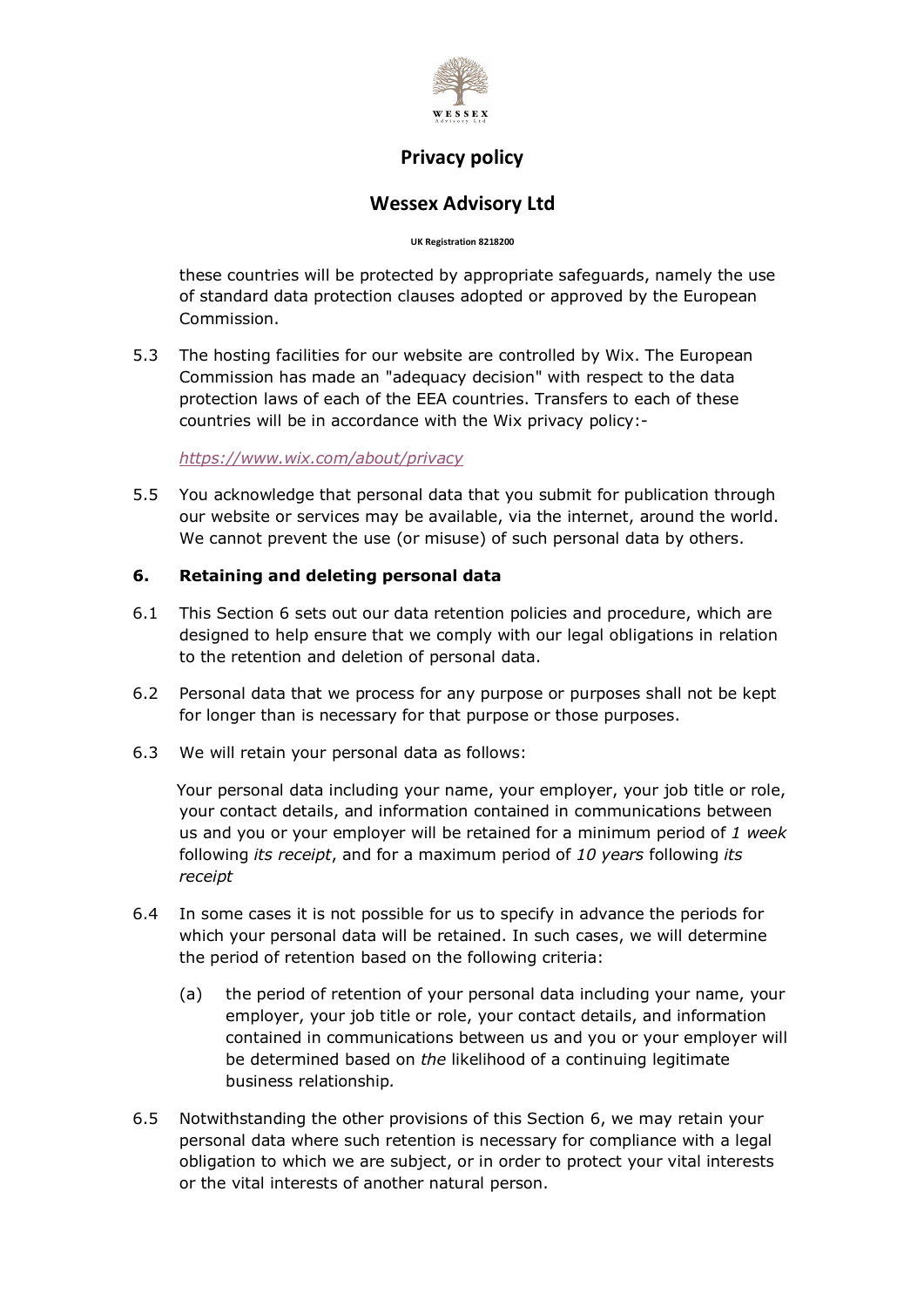

## **Wessex Advisory Ltd**

**UK Registration 8218200**

#### **7. Amendments**

- 7.1 We may update this policy from time to time by publishing a new version on our website.
- 7.2 You should check this page occasionally to ensure you are happy with any changes to this policy.
- 7.3 We may notify you of significant changes to this policy by email or through the private messaging system on our website.

### **8. Your rights**

- 8.1 In this Section 8, we have summarised the rights that you have under data protection law. Some of the rights are complex, and not all of the details have been included in our summaries. Accordingly, you should read the relevant laws and guidance from the regulatory authorities for a full explanation of these rights.
- 8.2 Your principal rights under data protection law are:
	- (a) the right to access;
	- (b) the right to rectification;
	- (c) the right to erasure;
	- (d) the right to restrict processing;
	- (e) the right to object to processing;
	- (f) the right to data portability;
	- (g) the right to complain to a supervisory authority; and
	- (h) the right to withdraw consent.
- 8.3 You have the right to confirmation as to whether or not we process your personal data and, where we do, access to the personal data, together with certain additional information. That additional information includes details of the purposes of the processing, the categories of personal data concerned and the recipients of the personal data. Providing the rights and freedoms of others are not affected, we will supply to you a copy of your personal data. The first copy will be provided free of charge, but additional copies may be subject to a reasonable fee.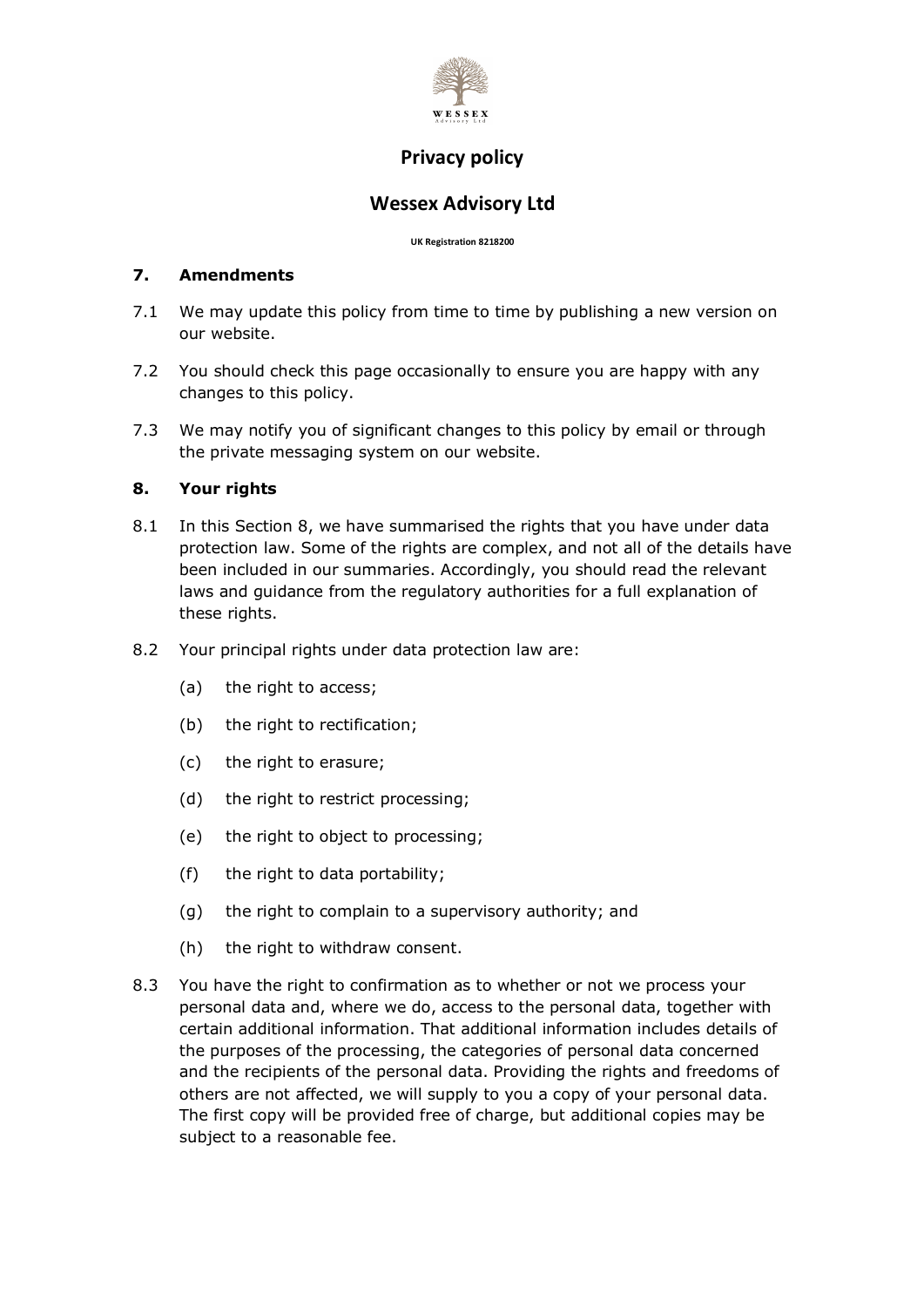

### **Wessex Advisory Ltd**

**UK Registration 8218200**

- 8.4 You have the right to have any inaccurate personal data about you rectified and, taking into account the purposes of the processing, to have any incomplete personal data about you completed.
- 8.5 In some circumstances you have the right to the erasure of your personal data without undue delay. Those circumstances include: the personal data are no longer necessary in relation to the purposes for which they were collected or otherwise processed; you withdraw consent to consent-based processing; you object to the processing under certain rules of applicable data protection law; the processing is for direct marketing purposes; and the personal data have been unlawfully processed. However, there are exclusions of the right to erasure. The general exclusions include where processing is necessary: for exercising the right of freedom of expression and information; for compliance with a legal obligation; or for the establishment, exercise or defence of legal claims.
- 8.6 In some circumstances you have the right to restrict the processing of your personal data. Those circumstances are: you contest the accuracy of the personal data; processing is unlawful but you oppose erasure; we no longer need the personal data for the purposes of our processing, but you require personal data for the establishment, exercise or defence of legal claims; and you have objected to processing, pending the verification of that objection. Where processing has been restricted on this basis, we may continue to store your personal data. However, we will only otherwise process it: with your consent; for the establishment, exercise or defence of legal claims; for the protection of the rights of another natural or legal person; or for reasons of important public interest.
- 8.7 You have the right to object to our processing of your personal data on grounds relating to your particular situation, but only to the extent that the legal basis for the processing is that the processing is necessary for: the performance of a task carried out in the public interest or in the exercise of any official authority vested in us; or the purposes of the legitimate interests pursued by us or by a third party. If you make such an objection, we will cease to process the personal information unless we can demonstrate compelling legitimate grounds for the processing which override your interests, rights and freedoms, or the processing is for the establishment, exercise or defence of legal claims.
- 8.8 You have the right to object to our processing of your personal data for direct marketing purposes (including profiling for direct marketing purposes). If you make such an objection, we will cease to process your personal data for this purpose.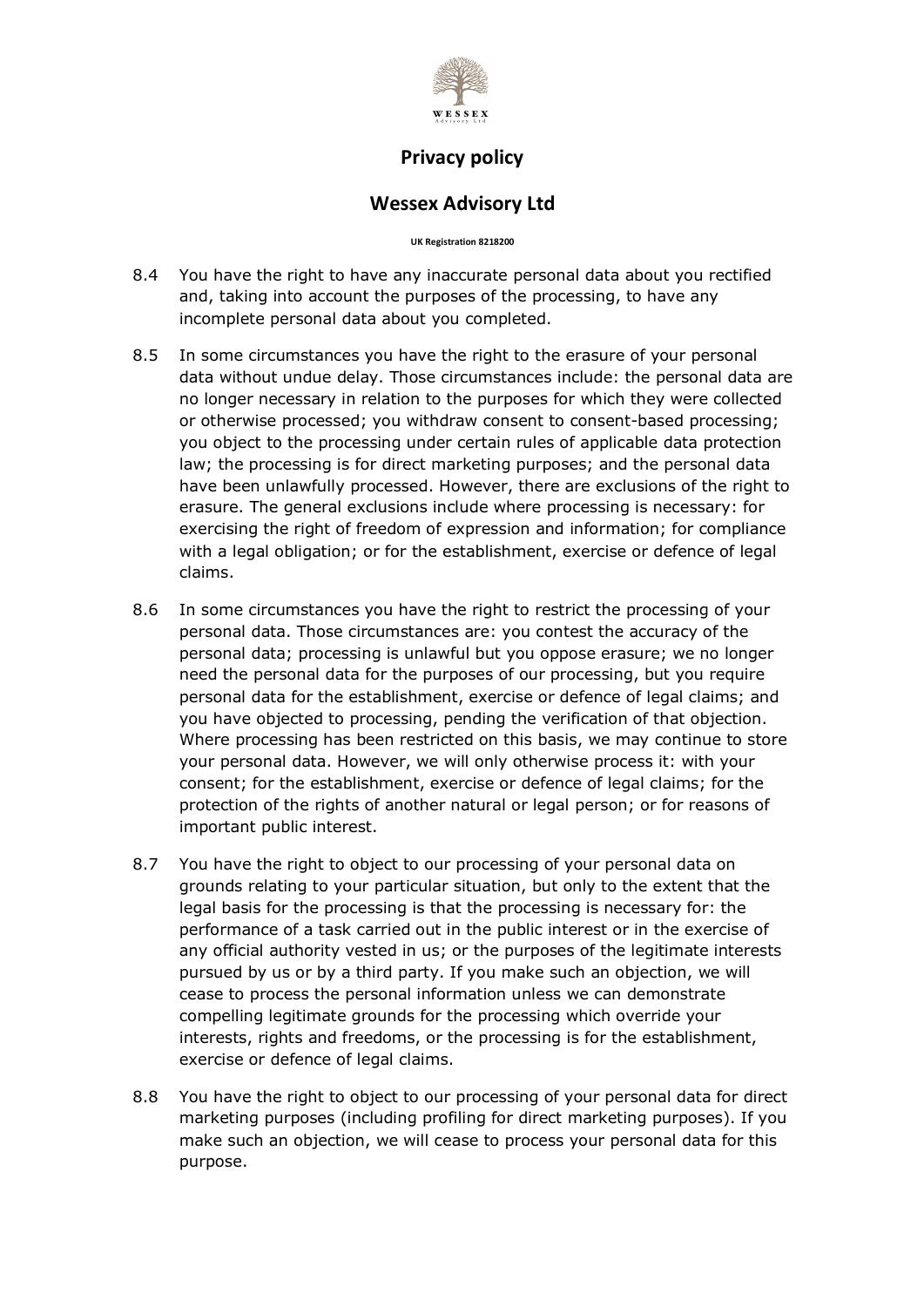

## **Wessex Advisory Ltd**

#### **UK Registration 8218200**

- 8.9 You have the right to object to our processing of your personal data for scientific or historical research purposes or statistical purposes on grounds relating to your particular situation, unless the processing is necessary for the performance of a task carried out for reasons of public interest.
- 8.10 To the extent that the legal basis for our processing of your personal data is:
	- (a) consent; or
	- (b) that the processing is necessary for the performance of a contract to which you are party or in order to take steps at your request prior to entering into a contract,

and such processing is carried out by automated means, you have the right to receive your personal data from us in a structured, commonly used and machine-readable format. However, this right does not apply where it would adversely affect the rights and freedoms of others.

- 8.11 If you consider that our processing of your personal information infringes data protection laws, you have a legal right to lodge a complaint with a supervisory authority responsible for data protection. You may do so in the EU member state of your habitual residence, your place of work or the place of the alleged infringement.
- 8.12 To the extent that the legal basis for our processing of your personal information is consent, you have the right to withdraw that consent at any time. Withdrawal will not affect the lawfulness of processing before the withdrawal.
- 8.13 You may exercise any of your rights in relation to your personal data by written notice to us OR by *contacting us on unsubscribe@wessexadvisory.co.uk* , in addition to the other methods specified in this Section 8.

### **9. About cookies**

- 9.1 A cookie is a file containing an identifier (a string of letters and numbers) that is sent by a web server to a web browser and is stored by the browser. The identifier is then sent back to the server each time the browser requests a page from the server.
- 9.2 Cookies may be either "persistent" cookies or "session" cookies: a persistent cookie will be stored by a web browser and will remain valid until its set expiry date, unless deleted by the user before the expiry date; a session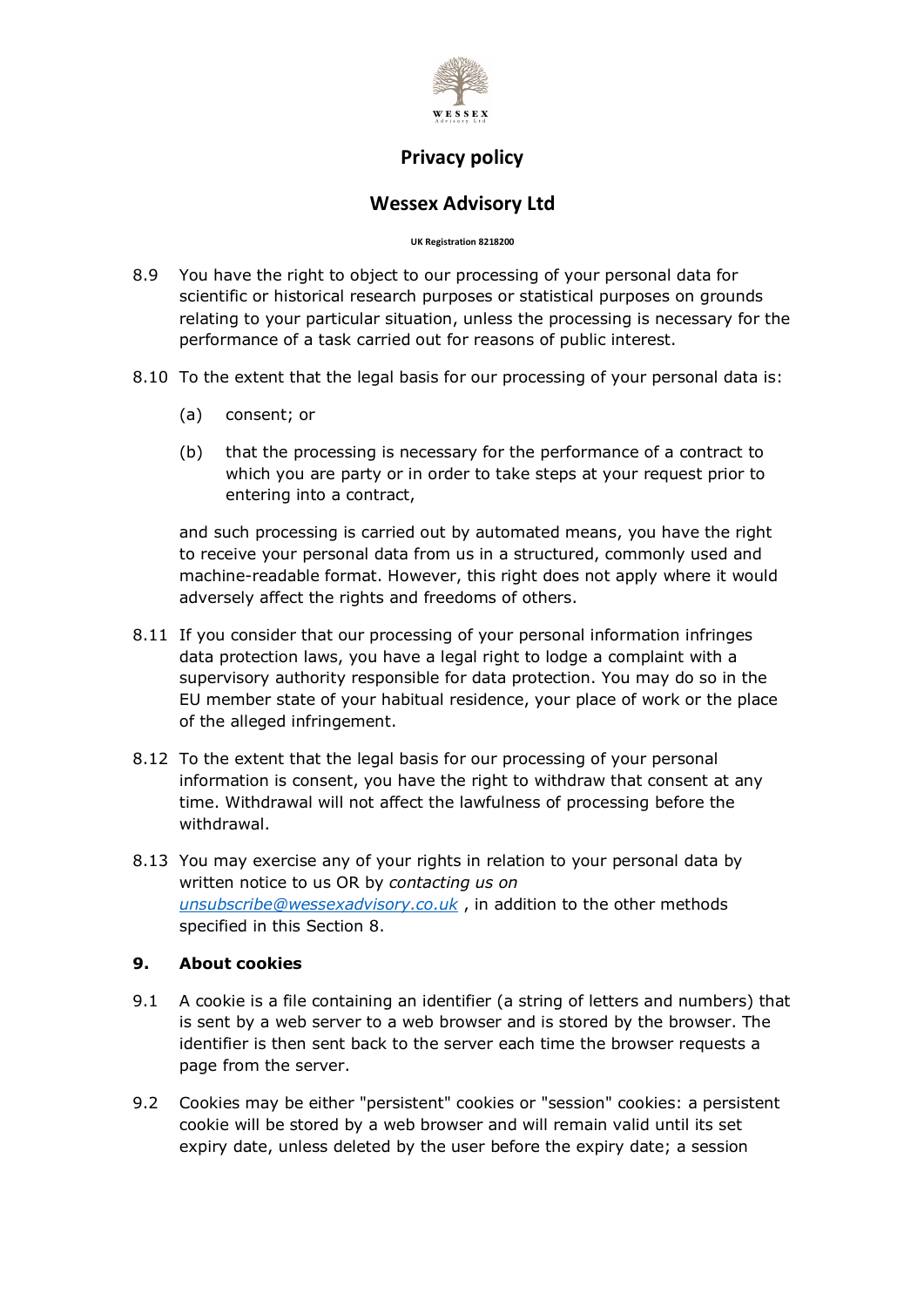

### **Wessex Advisory Ltd**

**UK Registration 8218200**

cookie, on the other hand, will expire at the end of the user session, when the web browser is closed.

9.3 Cookies do not typically contain any information that personally identifies a user, but personal information that we store about you may be linked to the information stored in and obtained from cookies.

#### **10. Cookies that we use**

- 10.1 We may use cookies for the following purposes:
	- (a) authentication to identify you when you visit our website and as you navigate our website
	- (b) to help us to determine if you are logged into our website
	- (c) personalisation to store information about your preferences and to personalise the website for you
	- (d) security as an element of the security measures used to protect user accounts, including preventing fraudulent use of login credentials, and to protect our website and services generally
	- (e) advertising to help us to display advertisements that will be relevant to you
	- (f) analysis to help us to analyse the use and performance of our website and services
	- (g) cookie consent to store your preferences in relation to the use of cookies more general

#### **11. Cookies used by our service providers**

- 11.1 Our service providers use cookies and those cookies may be stored on your computer when you visit our website.
- 11.2 We use Google Analytics to analyse the use of our website. Google Analytics gathers information about website use by means of cookies. The information gathered relating to our website is used to create reports about the use of our website. Google's privacy policy is available at: https://www.google.com/policies/privacy/.
- 11.3 We may publish Google AdSense advertisements on our website. To determine your interests, Google will track your behaviour on our website and on other websites across the web using cookies. This behaviour tracking allows Google to tailor the advertisements that you see on other websites to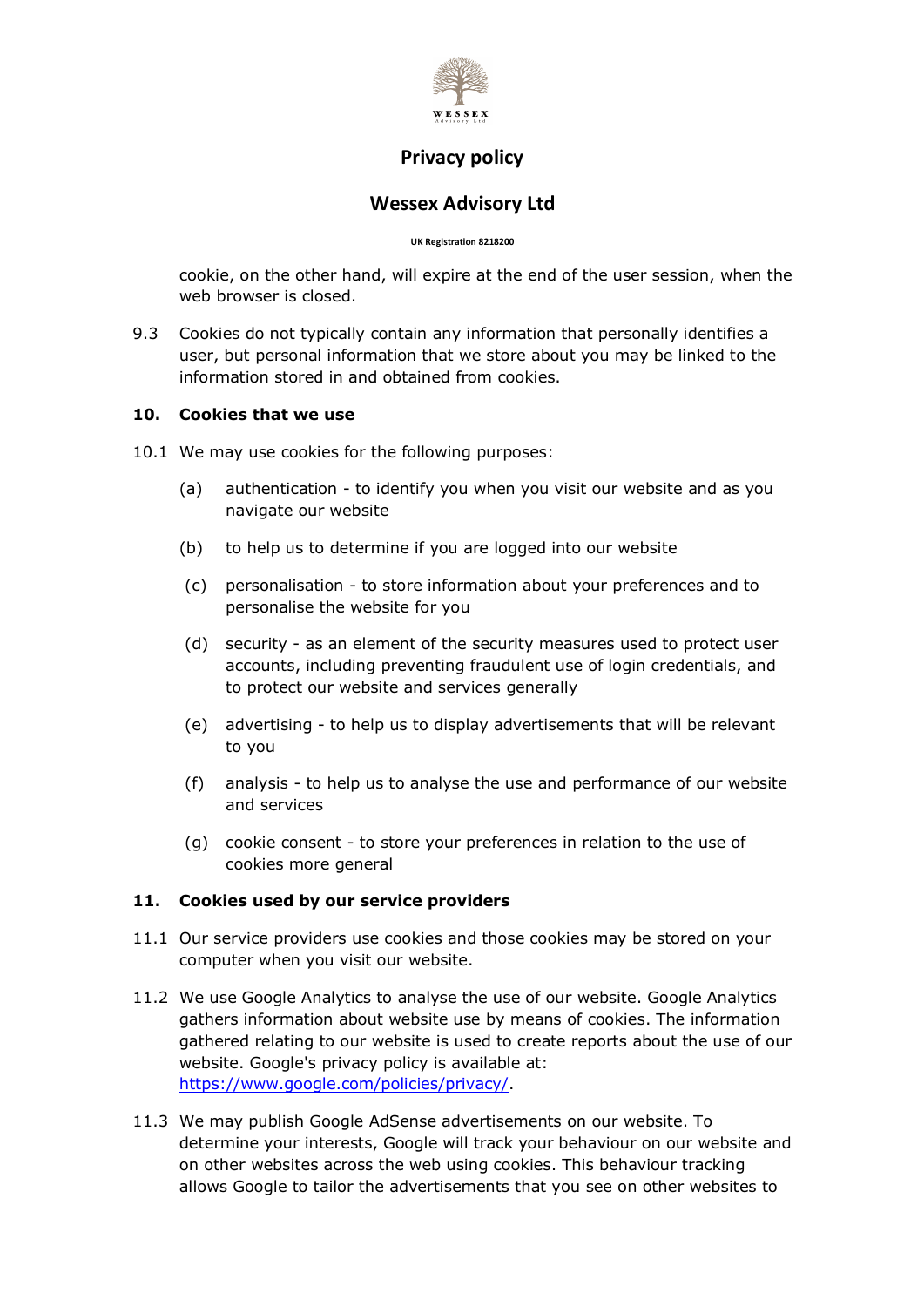

## **Wessex Advisory Ltd**

**UK Registration 8218200**

reflect your interests (but we do not publish interest-based advertisements on our website). You can view, delete or add interest categories associated with your browser by visiting: https://adssettings.google.com. You can also opt out of the AdSense partner network cookie using those settings or using the Network Advertising Initiative's multi-cookie opt-out mechanism at: http://optout.networkadvertising.org. However, these opt-out mechanisms themselves use cookies, and if you clear the cookies from your browser your opt-out will not be maintained. To ensure that an opt-out is maintained in respect of a particular browser, you may wish to consider using the Google browser plug-ins available at:

https://support.google.com/ads/answer/7395996.

#### **12. Managing cookies**

- 12.1 Most browsers allow you to refuse to accept cookies and to delete cookies. The methods for doing so vary from browser to browser, and from version to version. You can however obtain up-to-date information about blocking and deleting cookies via these links:
	- (a) https://support.google.com/chrome/answer/95647?hl=en (Chrome);
	- (b) https://support.mozilla.org/en-US/kb/enable-and-disable-cookieswebsite-preferences (Firefox);
	- (c) http://www.opera.com/help/tutorials/security/cookies/ (Opera);
	- (d) https://support.microsoft.com/en-gb/help/17442/windows-internetexplorer-delete-manage-cookies (Internet Explorer);
	- (e) https://support.apple.com/kb/PH21411 (Safari); and
	- (f) https://privacy.microsoft.com/en-us/windows-10-microsoft-edge-andprivacy (Edge).
- 12.2 Blocking all cookies will have a negative impact upon the usability of many websites.
- 12.3 If you block cookies, you may not be able to use all the features on our website.

#### **13. Our details**

13.1 This website is owned and operated by *Wessex Advisory Ltd*.